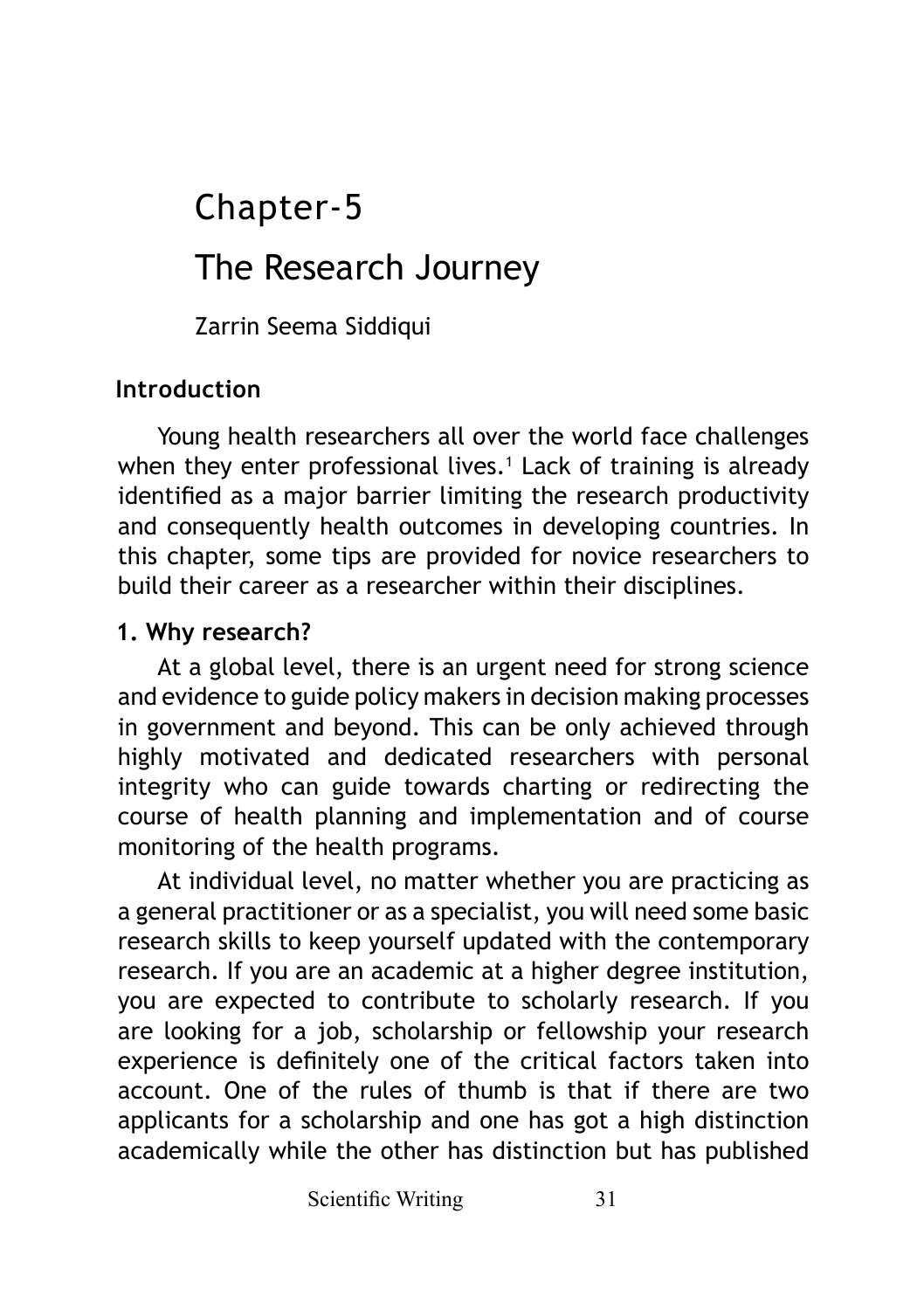a paper as well, the chances are that the one with research experience will be selected.

## **2. Gain experience**

Most of the health professionals struggle with finding the first research project. One of the best strategies is to get involved as a co-supervisor in one of the undergraduate or postgraduate research projects. This will provide you firsthand experience of being mentored by an experienced supervisor.

Research spider tool allows for a quick scan of your own learning needs in the research area.<sup>2</sup> Once you have identified the areas for improvement, find out about the workshops and activities that could help you in getting understanding of the research process and/or networking and participate. These activities will stimulate the researcher inside you and to start a research project in no time. A number of online resources are listed in a similar article to assist the research capacity of the health reserachers.1 Most of the universities worldwide offer online resources for students and are freely available to public.

# **3. Read, Read and Read**

Prepare a list of journals and databases in your area and sign up for regular table of contents to be delivered through email so you know as soon as a new issue is available and what is included in that issue. You also have two other options through different databases. First, if there is a particular article of interest then you can be notified when that article is cited by others or you can have some key words saved in a database and as soon as an article matching those keywords is published you will receive a notification. You can also control the frequency of these notifications so you do not receive frequent emails.

# **4. Form a Journal Club**

This will give you an idea about contemporary research and how you can get involved. New ideas will emerge. In one of the reviews of running a journal club the authors have defined several characteristics which may be helpful in setting guidelines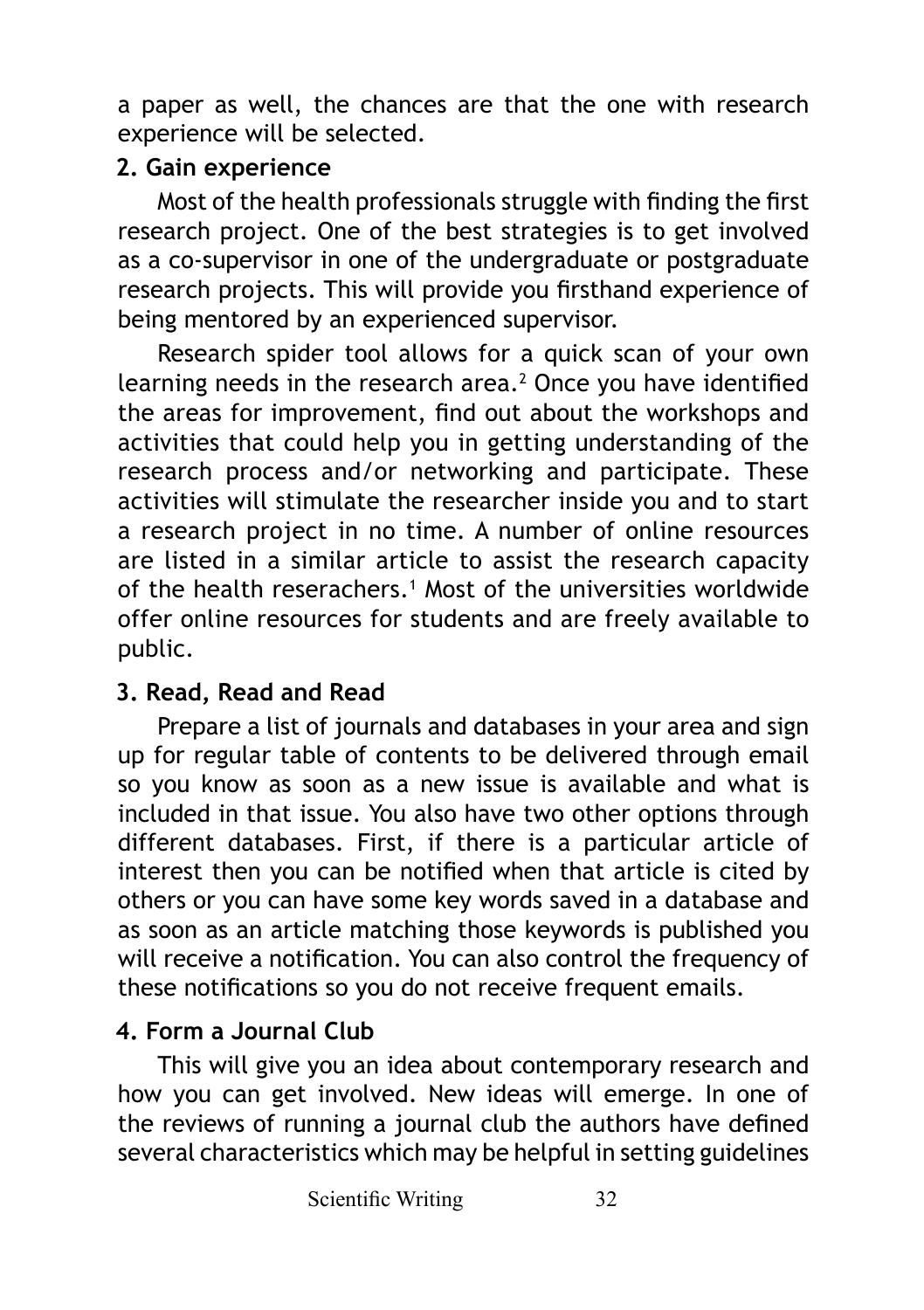for your journal club.<sup>4</sup> Of these, two most important attributes are regular meetings and mandatory attendance. If you cannot physically attend the meeting there are now options available for online participation.

# **5. Collaborate**

Collaboration is the key to success. Start building your team with 3 -4 peers who are interested to embark on this journey. An ideal team would comprise members with expertise in writing and data analysis. Once you have a project to start, delegate the tasks within the team with deadlines. Claiming authorship that is not due is on the spectrum of scientific misconduct and these practices are widespread.5 Circulate an email to all team members with the decisions. If one of the members withdraws from the project, it should be documented so there are no issues. At the start of year, if you can come up with few projects, each led by one member of the team, it will be very productive for the whole team in the long run.

# **6. Do not invent new tools**

For your first research project try to find a tool and instrument that can be applied in your setting. If the instrument has been validated in your country, you can think if it needs revalidation in a different setting or institution. If not, then you can validate it within your setting. If the instrument is freely available, it is a plus point otherwise you can always write to the author seeking permission to validate it. There would hardly be anyone who will decline the request because in the current scenario we all are looking for more and more citations for our research studies.

# **7. Consider resources**

Be realistic about the resources both human and physical to assist you in the research. Identify what financial resources are available through your department or institution and if they are enough to support you. How much time will you have in hand with other commitments and negotiate them early in the project with your supervisor.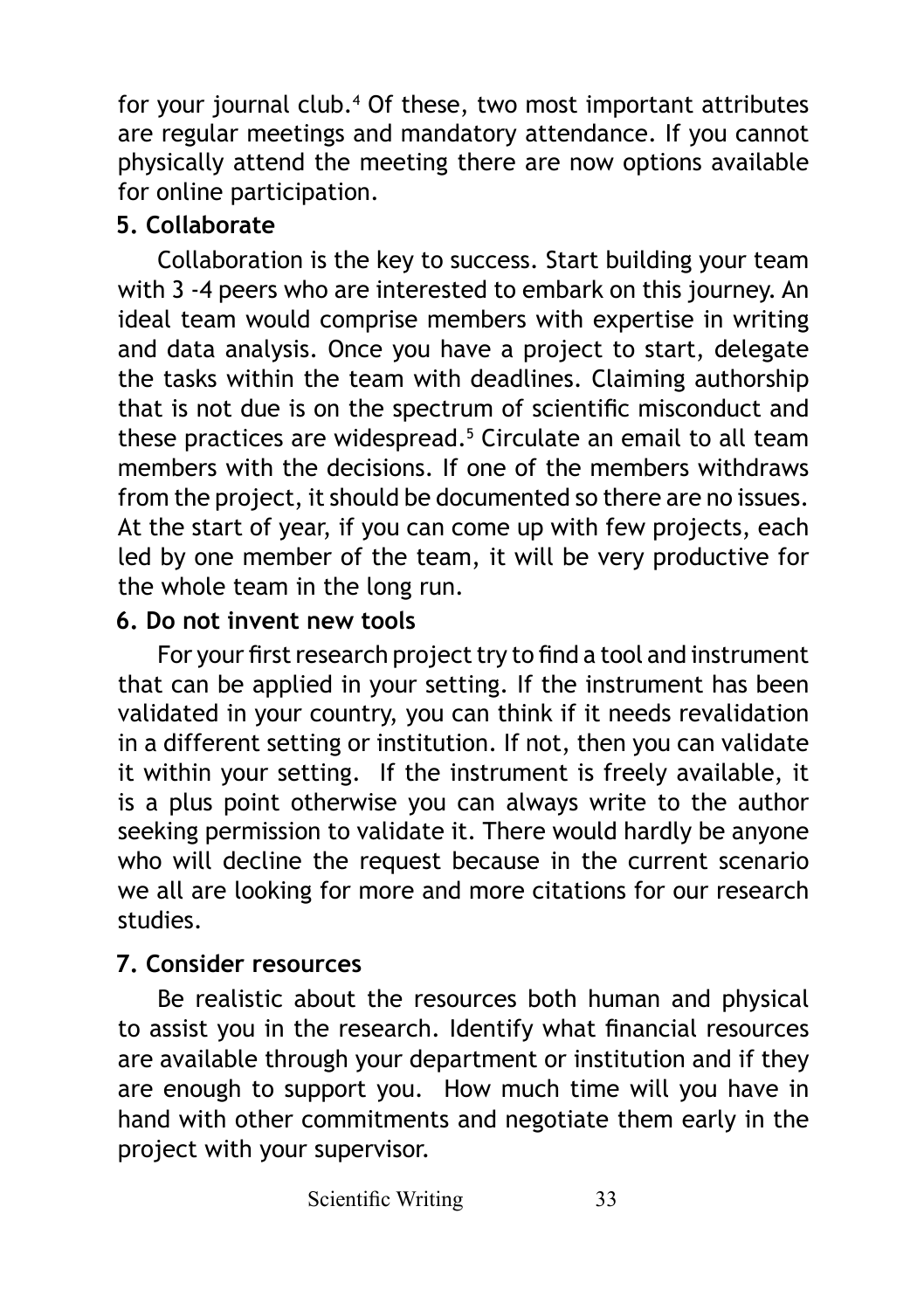# **8. Apply for Ethics Approval**

Any research that involves human participants requires compliance with the ethical guidelines. Be aware of the requirements and deadlines of your institution. If your team includes members from other institutions or if the research study is conducted in a hospital, you may need approval from all participating institutions. Sometimes there are reciprocal arrangements between institutions and if ethics approval has been granted by one institution the other institution acknowledges that which is time efficient. There is nothing more disastrous than retracting and questionable research practices are not limited to any geographical region. As mentioned earlier, documentation is important to keep a record of authorship within your ethics approval when you are ready to present or publish.

#### **9. Set time aside**

Time and maintaining the momentum are two main factors that prevent academics from publishing their research. Once you have formed a team, set aside time to meet regularly so you can maintain the momentum. The author's suggestion would be to keep Friday as you will have time to work on delegated tasks during weekend.

## **10. Register at ORCID™**

Open Researcher and Contributor iD (ORCID) is a non-profit organization supporting the community of researchers.3 Once you register, a persistent digital identifier is allocated to use with your research activities and is now increasingly becoming a requirement by funding agencies and research journals.

## **11. Get your toolbox ready**

There are several tools that will assist you in your research journey.

## *11.1: Managing references*

Reference management is vital to your research. Gone are the days when researchers use to spend time in libraries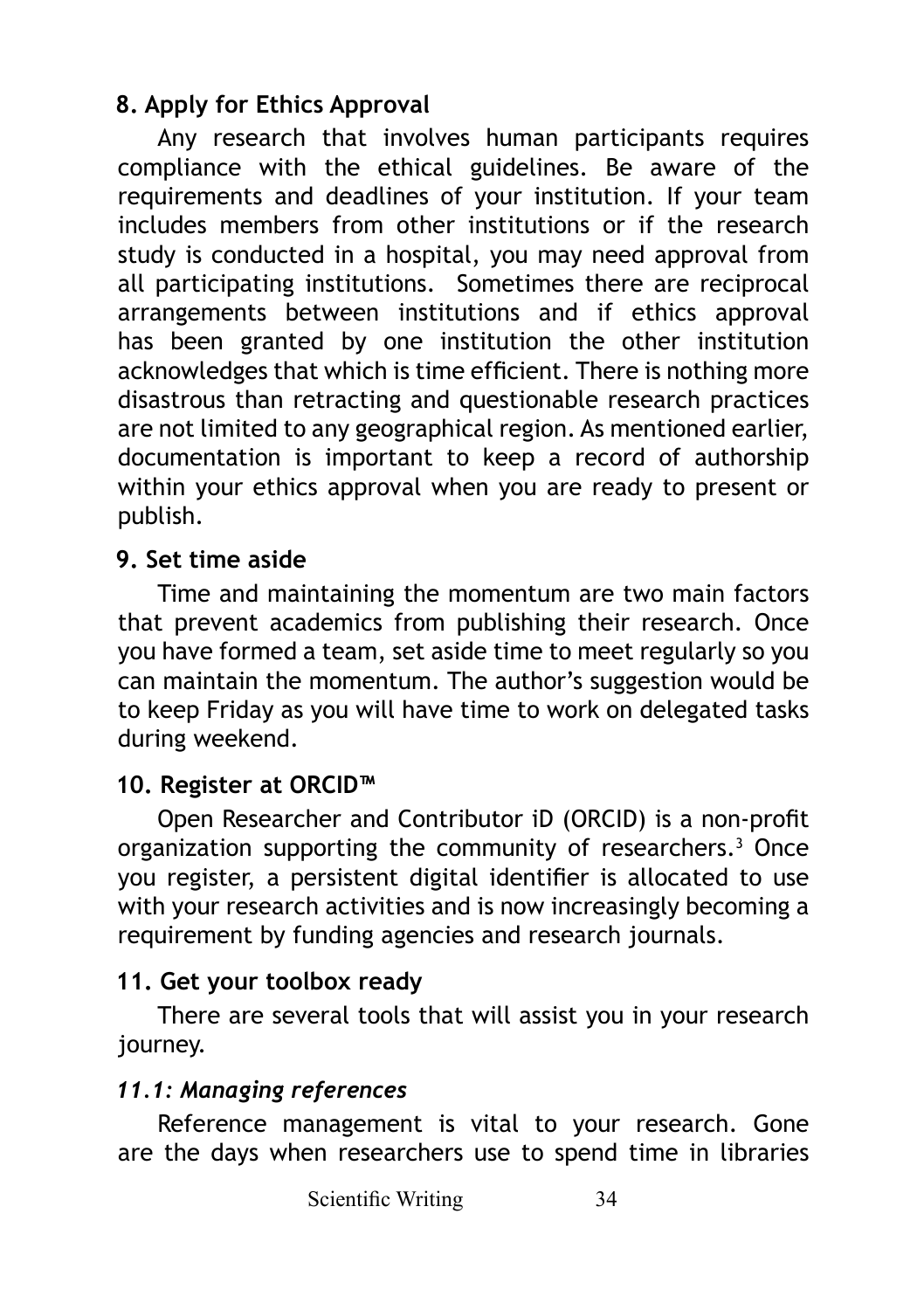and prepare index cards. With technology at your finger tips, literature search has been easier.

Endnote™ is one of the reference management systems and is available easily. The benefit of using a reference management system is that all references are in one place which comes handy when you are formatting publication for journals requiring different formats for citations.

#### *11.2: Shared space*

Google™ drive, One drive™ and Dropbox™ are commonly used where you can work collaboratively on writing a manuscript with your team or a thesis with your supervisors rather than circulating files through emails. Ethics Approvals may not allow you to share the data through these tools as it has to be stored in a secure way so do check the requirements for data storage.

#### *11.3: Analysis*

If you are well versed with Microsoft Excel™ program, data analyses can be easily undertaken however for more advanced analysis, you will need access to SPSS™ for quantitative and NVIVO™ for qualitative analysis. There are also some new tools available for analyses which are free to use such as R™.

## **12. Start Writing**

While I can talk for hours about my research, writing is where I always struggle and the best advice I got was to start writing three-hundred words every day. This was easily manageable as I will write in the morning when I arrive at work. For the first few days, it was also much easier because you are really writing about your research proposal and you will soon pick up the flow.

If you are working on your thesis, I will recommend keeping six months for the write up once you have entered your data in the required format. Usually there are six chapters in a thesis. (Box-1)

One month will give you enough time to concentrate on one aspect and you will find that you have finished the chapter well ahead time. If so, enjoy the remaining time as an incentive to relax rather than immediately starting on next chapter. You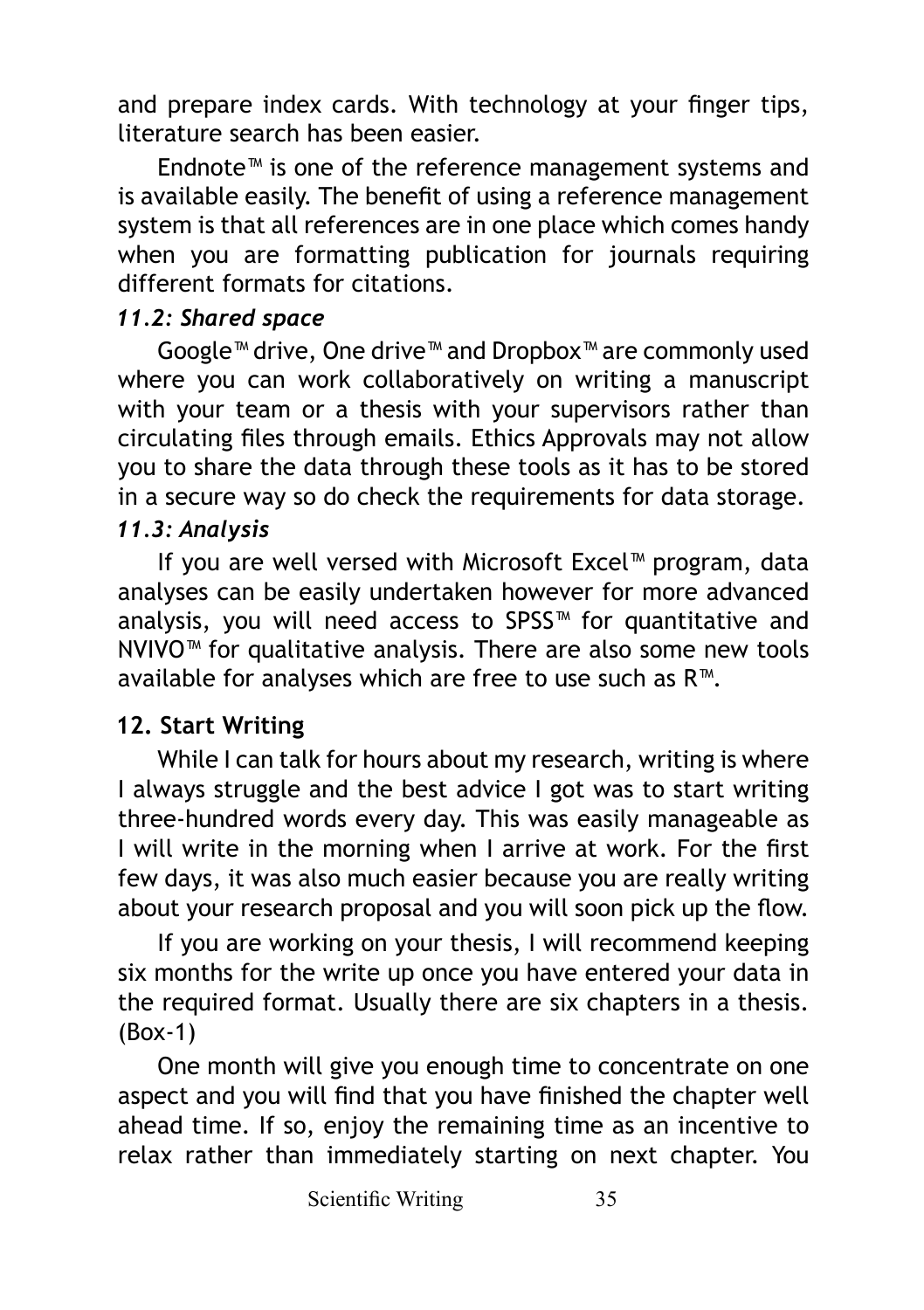| Box-1: STRUCTURE OF A THESIS |                      |
|------------------------------|----------------------|
|                              | 1. Introduction      |
|                              | 2. Literature Review |
|                              | 3. Methodology       |
|                              | Results              |
|                              | 5. Discussion        |
|                              | Conclusion           |

can also forward the completed chapter to your supervisor for feedback which will be helpful when you finish your next chapter well ahead of time as by that time you will have received feedback on previous chapter to spend time.

The same can be applied to a research paper and instead of six months you can keep six weeks as the deadline among your team members.

#### **13. Disseminate**

Research cannot be done in vacuum and needs to be disseminated widely. Informally, you can disseminate your research through already formed journal club, local conferences and international conferences. The other ways to publicize your project and findings are through creating a blog or project website which is regularly updated. If your institution has a newsletter, use that and if you think your research is of a wider interest to the public, get local television and radio channels on board for media exposure. Social media is getting bigger everyday and is freely available so think of more creative ways to engage with wider audience. $6,7$ 

Formally, you need to find a journal that publishes in your area of research. Currently there are journals that are available through print and electronic media while some journals are only available online. Read the instructions to authors and format your manuscript accordingly. Few of the journals make reviewer comments publicly available which is a very good starting point for a novice researcher to understand the review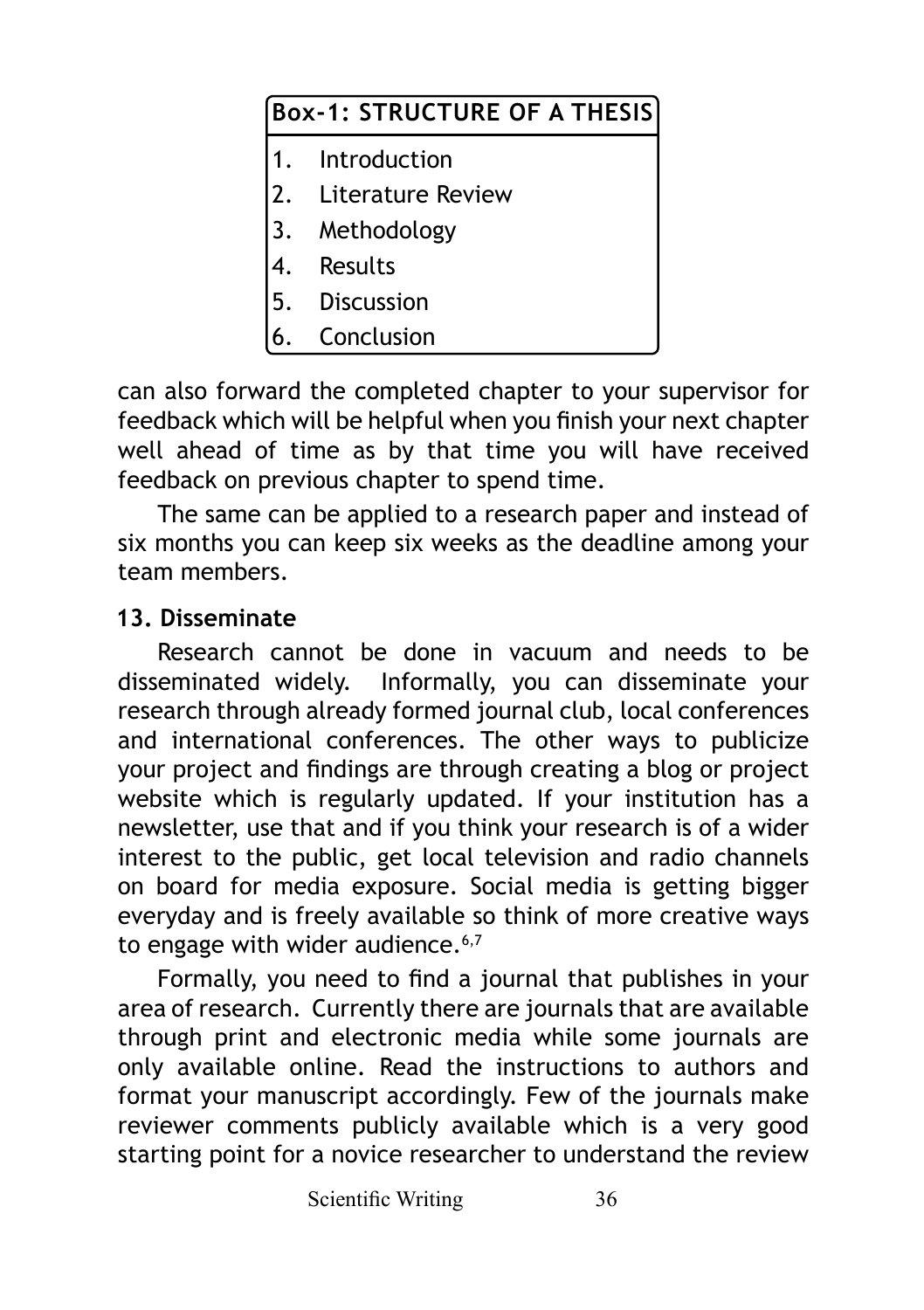process and how the successful authors have addressed them in the revision.

If for any reason the manuscript gets rejected, read the comments carefully and address them before you send it to next journal. This will maximize your chances of a publication. In one study conducted by the Journal of Academic Emergency Medicine, it was observed that two third of the rejected articles were subsequently published elsewhere.<sup>8</sup>

#### **14. Expand the Horizon**

Once you have the research experience with project management and publication, explore opportunities beyond your region. International research collaborations are now more common than ever, supported by internationally minded funding bodies such as the Wellcome Trust, the UK Medical Research Council, the Bill and Melinda Gates Foundation, the US National Institutes of Health, and even the European Union, and fostered by improving transport links and the use of the internet.<sup>9</sup> You can keep yourself updated with these opportunities through community of Science<sup>10</sup> and there would be many more available electronically. Make the best use of these to develop your research profile.

## **Conclusion**

In this chapter some tips are provided for novice researchers. The metaphor of journey is used as it is in fact a journey which requires planning and resources both at individual and organizational level. Inadvertently one will face bumps and have to apply brakes while at times it will be a smooth journey yet you have to be mindful of signals and know which road to take at appropriate time and speed.

#### **REFERENCES**

1. Mbuagbaw L, Morfaw F, Kunda J-EL, Mukonzo JK, Kastner J, Zhang S, et al. Tips for charting the course of a successful health research career. Journal of Multidisciplinary Healthcare. 2013;6:163-168.

Scientific Writing 37